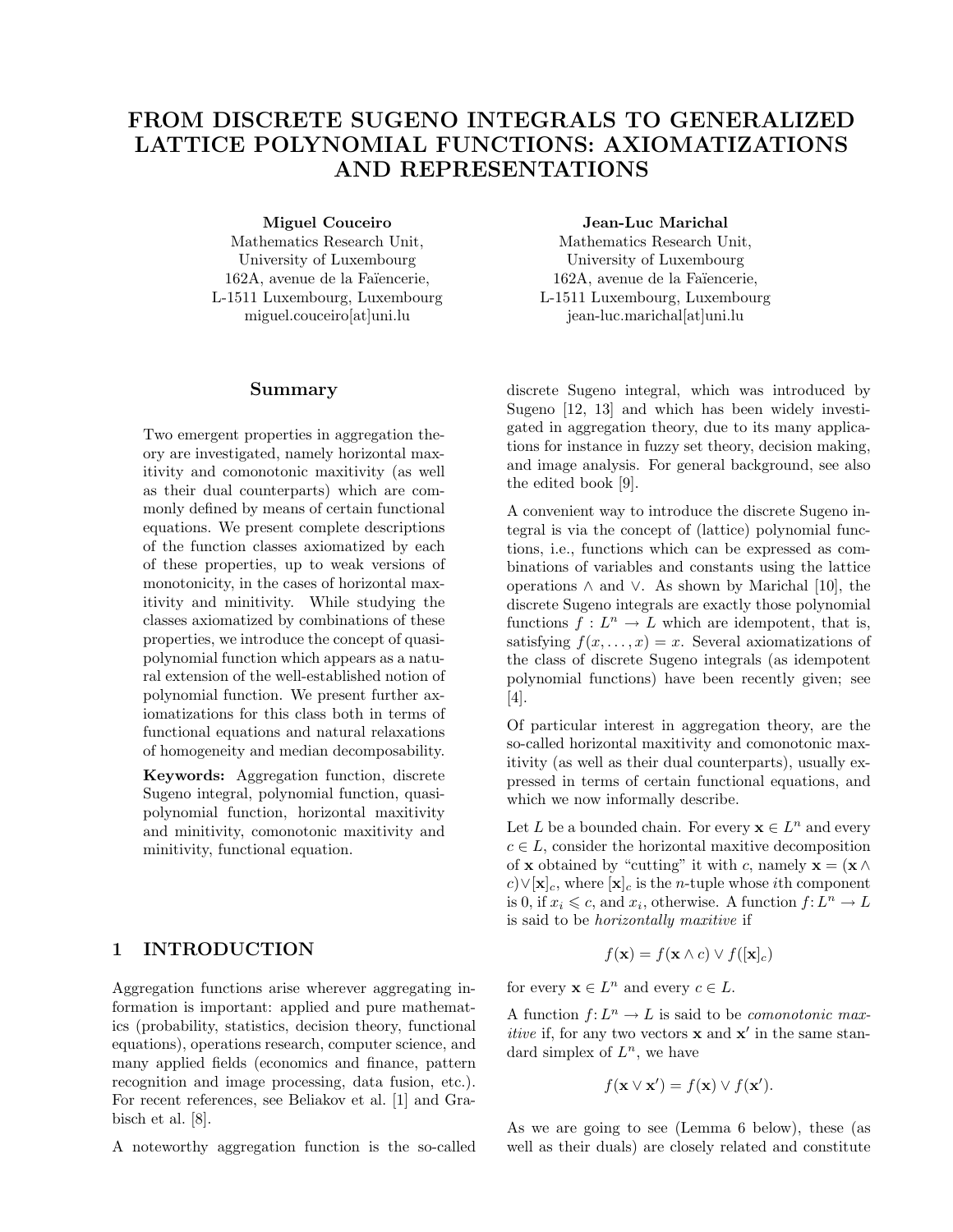properties shared by discrete Sugeno integrals. Still, and as it will become evident, no combination of these with their dual forms suffices to fully describe the class of Sugeno integrals. Thus, and given their emergence in aggregation theory, it is natural to ask which classes of functions are axiomatized by combinations of these properties or, in fact, by each of these properties.

In this paper, we answer this question for both the maxitive and minitive comonotonic properties, and for horizontal maxitivity and minitivity properties, up to certain weak variants of monotonicity. While looking at combinations of the latter properties, we reach a natural generalization of polynomial functions, which we call quasi-polynomial functions and which are best described by the following equation

$$
f(x_1,\ldots,x_n)=p(\varphi(x_1),\ldots,\varphi(x_n)),
$$

where p is a polynomial function and  $\varphi$  a nondecreasing function (see Theorem 10 below). Searching for alternative descriptions, we introduce weaker versions of well-established properties, such as homogeneity and median decomposability, to provide further axiomatizations of the class of quasi-polynomial functions, accordingly.

This paper is organized as follows. We start by recalling basic notions and terminology in lattice function theory, as well as present some known results, needed throughout this paper (Section 2). In Section 3, we study the properties of horizontal maxitivity and comonotonic maxitivity, as well as their dual forms, and determine those function classes axiomatized by each of this properties. Combinations of the latter are then considered in Section 4.1, where the notion of quasi-polynomial function is introduced. In Section 4.2, we propose weaker versions of homogeneity and median decomposability, and provide further characterizations of quasi-polynomial functions, accordingly.

# 2 BASIC NOTIONS AND PRELIMINARY RESULTS

In this section we recall basic terminology as well as some results needed in the current paper. For general background we refer the reader to, e.g., Burris and Sankappanavar [3] and Rudeanu [11].

#### 2.1 GENERAL BACKGROUND

Throughout this paper, let  $L$  be a bounded chain with operations ∧ and ∨, and with least and greatest elements 0 and 1, respectively. A subset  $S$  of a chain  $L$ is said to be *convex* if for every  $a, b \in S$  and every  $c \in L$  such that  $a \leq c \leq b$ , we have  $c \in S$ . For any subset  $S \subseteq L$ , we denote by  $\overline{S}$  the convex hull of S,

that is, the smallest convex subset of  $L$  containing  $S$ . For every  $a, b \in S$  such that  $a \leq b$ , the *interval* [a, b] is the set  $[a, b] = \{c \in L : a \leqslant c \leqslant b\}$ . For any integer  $n \geq 1$ , let  $[n] = \{1, \ldots, n\}$ .

For any bounded chain  $L$ , we regard the Cartesian product  $L^n$ ,  $n \geq 1$ , as a distributive lattice endowed with the operations ∧ and ∨ given by

$$
(a_1, \ldots, a_n) \wedge (b_1, \ldots, b_n) = (a_1 \wedge b_1, \ldots, a_n \wedge b_n),
$$
  

$$
(a_1, \ldots, a_n) \vee (b_1, \ldots, b_n) = (a_1 \vee b_1, \ldots, a_n \vee b_n).
$$

The elements of  $L$  are denoted by lower case letters  $a, b, c, \ldots$ , and the elements of  $L^n$ ,  $n > 1$ , by bold face letters  $\mathbf{a}, \mathbf{b}, \mathbf{c}, \ldots$  We also use 0 and 1 to denote the least element and greatest element, respectively, of  $L^n$ . For  $c \in L$  and  $\mathbf{x} = (x_1, \dots, x_n) \in L^n$ , set

$$
\mathbf{x} \wedge c = (x_1 \wedge c, \dots, x_n \wedge c),
$$
  

$$
\mathbf{x} \vee c = (x_1 \vee c, \dots, x_n \vee c).
$$

The range of a function  $f: L^n \to L$  is defined by  $\mathcal{R}_f = \{f(\mathbf{x}) : \mathbf{x} \in L^n\}.$  A function  $f: L^n \to L$  is said to be nondecreasing (in each variable) if, for every  $\mathbf{a}, \mathbf{b} \in L^n$  such that  $\mathbf{a} \leqslant \mathbf{b}$ , we have  $f(\mathbf{a}) \leqslant f(\mathbf{b})$ . The *diagonal section* of f, denoted  $\delta_f$ , is defined as the unary function given by  $\delta_f(x) = f(x, \dots, x)$ . Note that if f is nondecreasing, then  $\delta_f$  is nondecreasing and  $\overline{\mathcal{R}}_{\delta_f} = \overline{\mathcal{R}}_f = [f(\mathbf{0}), f(\mathbf{1})].$ 

### 2.2 POLYNOMIAL FUNCTIONS AND THEIR REPRESENTATIONS

In this paper the so-called polynomial functions will play a fundamental role. Formally, an n-ary polynomial function on L is any function  $f: L^n \to L$  which can be obtained by finitely many applications of the following rules:

- (i) For each  $i \in [n]$  and each  $c \in L$ , the projection  $\mathbf{x} \mapsto x_i$  and the constant function  $\mathbf{x} \mapsto c$  are polynomial functions from  $L^n$  to  $L$ .
- (ii) If f and g are polynomial functions from  $L^n$  to L, then  $f \vee g$  and  $f \wedge g$  are polynomial functions from  $L^n$  to  $L$ .

Polynomial functions are also called lattice functions (Goodstein [7]), algebraic functions (Burris and Sankappanavar [3]) or weighted lattice polynomial functions (Marichal [10]). Idempotent polynomial functions (i.e., satisfying  $f(c, \ldots, c) = c$  for every  $c \in L$ ) are referred to by aggregation theorists as (*dis*crete) Sugeno integrals.

As observed by Goodstein [7] (see also Rudeanu [11]), polynomial functions are exactly those functions which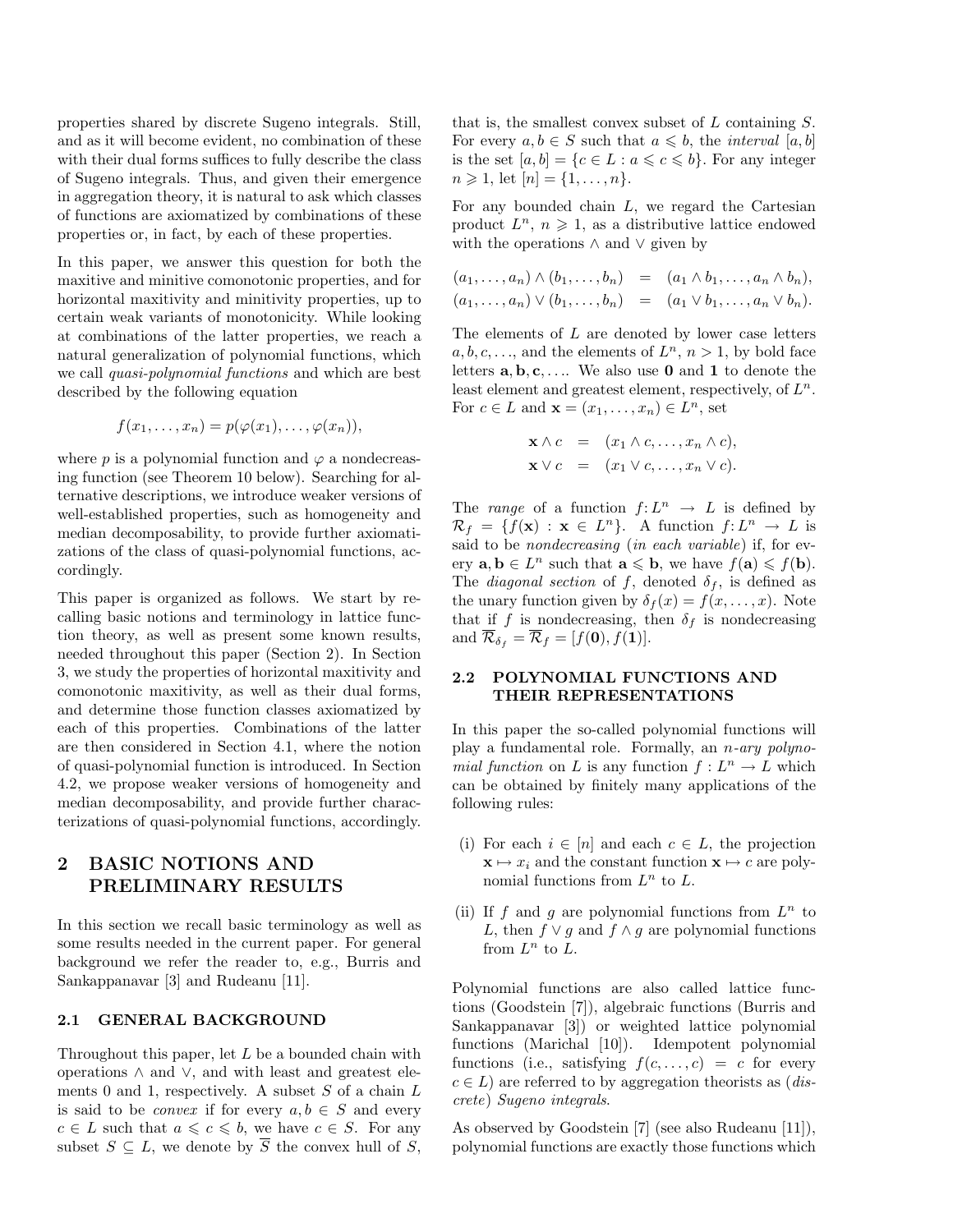can be represented by formulas in disjunctive and conjunctive normal forms. In fact, each polynomial function  $f: L^n \to L$  is uniquely determined by its restriction to  $\{0,1\}^n$ . Due to their relevance in the sequel, we recall some known results concerning normal form representations of polynomial functions in the special case where  $L$  is a chain. The following result is due to Goodstein [7].

- Proposition 1. (a) Every polynomial function is completely determined by its restriction to  $\{0,1\}^n$ .
- (b) A function  $g: \{0,1\}^n \to L$  can be extended to a polynomial function  $f: L^n \to L$  if and only if it is nondecreasing. In this case, the extension is unique.
- (c) For any  $f: L^n \to L$ , the following are equivalent:
	- $(i)$  f is a polynomial function.
	- (ii) There exists  $\alpha: 2^{[n]} \to L$  such that

$$
f(\mathbf{x}) = \bigvee_{I \subseteq [n]} \left( \alpha(I) \land \bigwedge_{i \in I} x_i \right). \tag{1}
$$

(iii) There exists  $\beta: 2^{[n]} \to L$  such that

$$
f(\mathbf{x}) = \bigwedge_{I \subseteq [n]} (\beta(I) \vee \bigvee_{i \in I} x_i).
$$
 (2)

The expressions given in (1) and (2) are usually referred to as the *disjunctive normal form* (DNF) representation and the conjunctive normal form (CNF) representation, respectively, of the polynomial function f.

As observed by Marichal [10], the DNF and CNF representations of polynomial functions  $f: L^n \to L$  are not necessarily unique. However, from among all the possible set functions  $\alpha$  (resp.  $\beta$ ) defining the DNF (resp. CNF) representation of  $f$ , only one is isotone (resp. antitone), namely the function  $\alpha_f : 2^{[n]} \to L$ (resp.  $\beta_f : 2^{[n]} \to L$ ) defined by

$$
\alpha_f(I) = f(\mathbf{e}_I) \qquad (\text{resp. } \beta_f(I) = f(\mathbf{e}_{[n]\setminus I})), \qquad (3)
$$

where  $\mathbf{e}_I$  denotes the element of  $\{0,1\}^n$  whose *i*th component is 1 if and only if  $i \in I$ .

In the case when  $L$  is a chain, it was shown in [4] that the DNF and CNF representations of polynomial functions  $f: L^n \to L$  can be refined and given in terms of standard simplices of  $L^n$ . Let  $\sigma$  be a permutation on [n]. The *standard simplex* of  $L^n$  associated with  $\sigma$ is the subset  $L_{\sigma}^n \subset L^n$  defined by

$$
L^n_{\sigma} = \{ \mathbf{x} = (x_1, \dots, x_n) \in L^n : x_{\sigma(1)} \leqslant \dots \leqslant x_{\sigma(n)} \}.
$$

For each  $i \in [n]$ , define  $S_{\sigma}^{\uparrow}(i) = {\sigma(i), \ldots, \sigma(n)}$  and  $S_{\sigma}^{\downarrow}(i) = {\sigma(1), \ldots, \sigma(i)}$ . As a matter of convenience, set  $S_{\sigma}^{\uparrow}(n+1) = S_{\sigma}^{\downarrow}(0) = \emptyset$ .

**Proposition 2.** For any function  $f: L^n \to L$ , the following conditions are equivalent:

- (i) f is a polynomial function.
- (ii) For any permutation  $\sigma$  on  $[n]$  and every  $\mathbf{x} \in L^n_{\sigma}$ ,

$$
f(\mathbf{x}) = \bigvee_{i=1}^{n+1} (\alpha_f(S_{\sigma}^{\uparrow}(i)) \wedge x_{\sigma(i)}),
$$

where  $x_{\sigma(n+1)} = 1$ .

(iii) For any permutation  $\sigma$  on  $[n]$  and every  $\mathbf{x} \in L^n_{\sigma}$ ,

$$
f(\mathbf{x}) = \bigwedge_{i=0}^{n} \left( \beta_f(S^{\downarrow}_{\sigma}(i)) \wedge x_{\sigma(i)} \right),
$$

where  $x_{\sigma(0)} = 0$ .

# 3 MOTIVATING CHARACTERIZATIONS

Even though horizontal maxitivity and comonotonic maxitivity, as well as their dual counterparts, play an important role in aggregation theory (as properties shared by noteworthy classes of aggregation functions), they have not yet been described independently. In this section we investigate each of these properties and determine their corresponding function classes (up to weak versions of monotonicity, in the cases of horizontal maxitivity and minitivity).

### 3.1 HORIZONTAL MAXITIVITY AND MINITIVITY

Recall that a function  $f: L^n \to L$  is said to be

• horizontally maxitive if, for every  $\mathbf{x} \in L^n$  and every  $c \in L$ , we have

$$
f(\mathbf{x}) = f(\mathbf{x} \wedge c) \vee f([\mathbf{x}]_c),
$$

where  $[\mathbf{x}]_c$  is the *n*-tuple whose *i*th component is 0, if  $x_i \leq c$ , and  $x_i$ , otherwise.

• horizontally minitive if, for every  $\mathbf{x} \in L^n$  and every  $c \in L$ , we have

$$
f(\mathbf{x}) = f(\mathbf{x} \vee c) \wedge f([\mathbf{x}]^c),
$$

where  $[\mathbf{x}]^c$  is the *n*-tuple whose *i*th component is 1, if  $x_i \geq c$ , and  $x_i$ , otherwise.

Let us consider the following weak forms of nondecreasing monotonicity:

 $(\mathbf{P_1})$   $f(\mathbf{e} \wedge c) \leq f(\mathbf{e}' \wedge c)$  for every  $\mathbf{e}, \mathbf{e}' \in \{0, 1\}^n$  such that  $\mathbf{e} \leqslant \mathbf{e}'$  and every  $c \in L$ .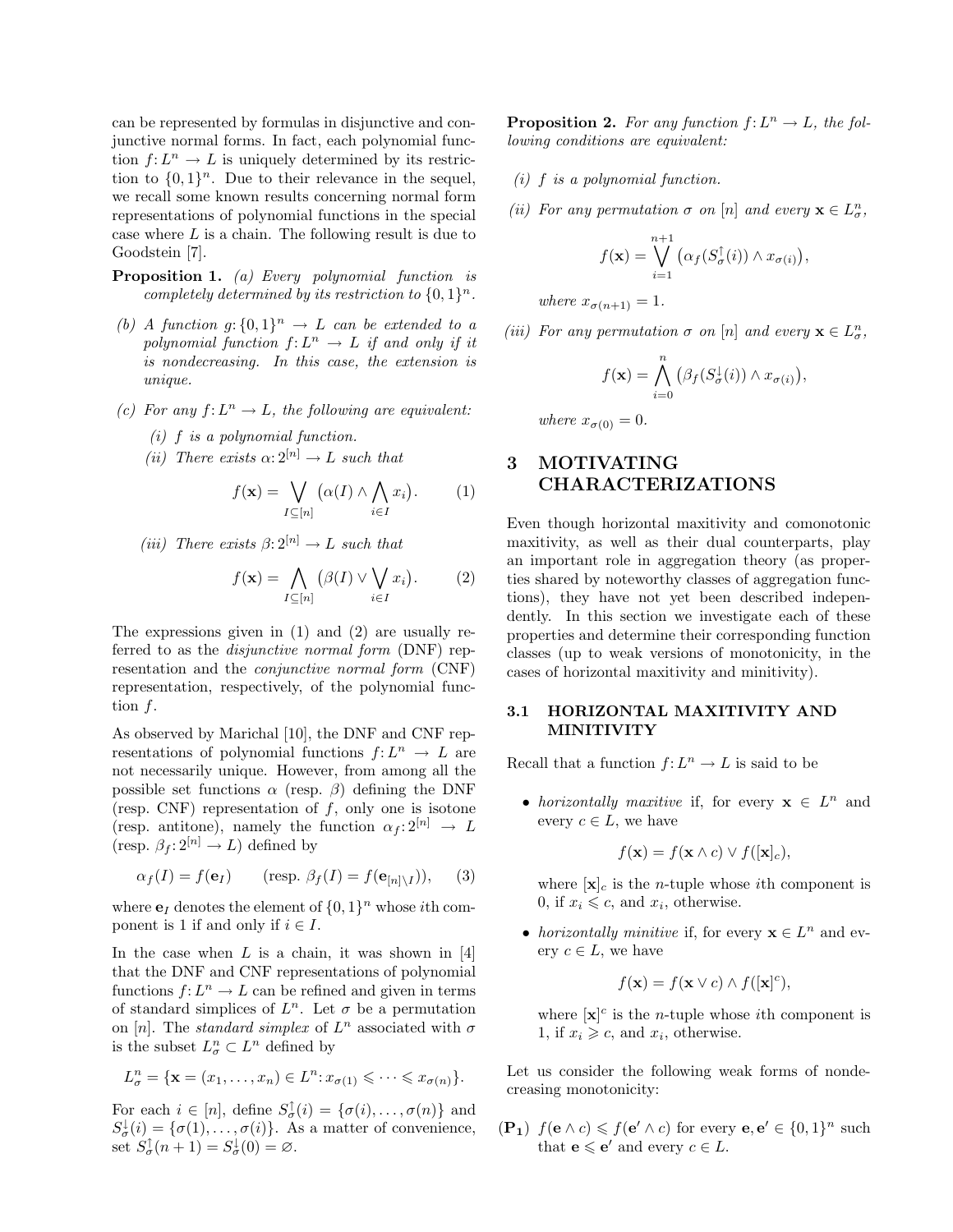- $(\mathbf{D_1})$   $f(\mathbf{e} \vee c) \leq f(\mathbf{e}' \vee c)$  for every  $\mathbf{e}, \mathbf{e}' \in \{0, 1\}^n$  such that  $\mathbf{e} \leqslant \mathbf{e}'$  and every  $c \in L$ .
- $(\mathbf{P_2})$   $f(\mathbf{e} \wedge c) \leq f(\mathbf{e} \wedge c')$  for every  $\mathbf{e} \in \{0,1\}^n$  and every  $c, c' \in L$  such that  $c \leqslant c'$ .
- (**D**<sub>2</sub>)  $f(\mathbf{e} \vee c) \leq f(\mathbf{e} \vee c')$  for every  $\mathbf{e} \in \{0,1\}^n$  and every  $c, c' \in L$  such that  $c \leqslant c'$ .

**Theorem 3.** A function  $f: L^n \to L$  is horizontally maxitive and satisfies  $P_1$  if and only if there exists  $g: L^n \to L$  satisfying  $P_2$  such that

$$
f(\mathbf{x}) = \bigvee_{I \subseteq [n]} g\Big(\mathbf{e}_I \wedge \bigwedge_{i \in I} x_i\Big). \tag{4}
$$

In this case, we can choose  $g = f$ .

Similarly, we obtain the dual characterization:

**Theorem 4.** A function  $f: L^n \to L$  is horizontally minitive and satisfies  $D_1$  if and only if there exists  $g: L^n \to L$  satisfying  $\mathbf{D_2}$  such that

$$
f(\mathbf{x}) = \bigwedge_{I \subseteq [n]} g\Big(\mathbf{e}_{[n] \setminus I} \vee \bigvee_{i \in I} x_i\Big).
$$

In this case, we can choose  $q = f$ .

From Theorems 3 and 4 we get:

**Corollary 5.** A function  $f: L^n \to L$  is horizontally maxitive (resp. horizontally minitive) and satisfies  $P_1$ (resp.  $D_1$ ) if and only if there are unary nondecreasing functions  $\varphi_I: L \to L$ , for  $I \subseteq [n]$ , such that

$$
f(\mathbf{x}) = \bigvee_{I \subseteq [n]} (\alpha_f(I) \wedge \bigwedge_{i \in I} \varphi_I(x_i))
$$
  
(resp. 
$$
f(\mathbf{x}) = \bigwedge_{I \subseteq [n]} (\beta_f(I) \vee \bigvee_{i \in I} \varphi_I(x_i))),
$$

where the set function  $\alpha_f$  (resp.  $\beta_f$ ) is defined in (3). In this case, we can choose  $\varphi_I(x) = f(\mathbf{e}_I \wedge x)$  (resp.  $\varphi_I(x) = f(\mathbf{e}_{[n] \setminus I} \vee x)$  for every  $I \subseteq [n]$ .

- Remark 1. (i) Theorem 3 (resp. Theorem 4) provides the description of those horizontally maxitive (resp. horizontally minitive) functions which are nondecreasing.
- (ii) Every Boolean function  $f: \{0, 1\}^n \to \{0, 1\}$  satisfying  $f(\mathbf{0}) \leq f(\mathbf{x})$  (resp.  $f(\mathbf{x}) \leq f(\mathbf{1})$ ) is horizontally maxitive (resp. horizontally minitive). Moreover, not all such functions are nondecreasing, thus showing that condition  $P_1$  (resp.  $D_1$ ) is necessary in Theorem 3 (resp. Theorem 4).
- (iii) As shown in [?], polynomial functions  $f: L^n \to L$ are exactly those  $\overline{\mathcal{R}}_f$ -idempotent (i.e., satisfying  $f(c, \ldots, c) = c$  for every  $c \in \overline{\mathcal{R}}_f$  which are nondecreasing, horizontally maxitive, and horizontally minitive.

(iv) The concept of horizontal maxitivity was introduced, in the case when  $L$  is the real interval  $[0, 1]$ , by Benvenuti et al. [2] as a general property of the Sugeno integral.

### 3.2 COMONOTONIC MAXITIVITY AND MINITIVITY

Two vectors  $\mathbf{x}, \mathbf{x}' \in L^n$  are said to be *comonotonic* if there exists a permutation  $\sigma$  on [n] such that  $\mathbf{x}, \mathbf{x}' \in \mathbb{R}$  $L_\sigma^n$ . A function  $f: L^n \to L$  is said to be

• *comonotonic maxitive* if, for any two comonotonic vectors  $\mathbf{x}, \mathbf{x}' \in L^n$ , we have

$$
f(\mathbf{x} \vee \mathbf{x}') = f(\mathbf{x}) \vee f(\mathbf{x}').
$$

• *comonotonic minitive* if, for any two comonotonic vectors  $\mathbf{x}, \mathbf{x}' \in L^n$ , we have

$$
f(\mathbf{x} \wedge \mathbf{x}') = f(\mathbf{x}) \wedge f(\mathbf{x}').
$$

Note that for any  $x \in L^n$  and any  $c \in L$ , the vectors  $\mathbf{x} \vee c$  and  $[\mathbf{x}]^c$  are comonotonic. As a consequence, if a function  $f: L^n \to L$  is comonotonic maxitive (resp. comonotonic minitive), then it is horizontally maxitive (resp. horizontally minitive). It was also observed in [4] that if  $f$  is comonotonic maxitive or comonotonic minitive, then it is nondecreasing. Moreover, we obtain the following result.

**Lemma 6.** A function  $f: L^n \to L$  is comonotonic maxitive (resp. comonotonic minitive) if and only if it is horizontally maxitive (resp. horizontally minitive) and satisfies  $P_1$  (resp.  $D_1$ ).

Combining Theorems 3 and 4 with Lemma 6, we immediately obtain the descriptions of the classes of comonotonic maxitive and minitive functions.

**Theorem 7.** A function  $f: L^n \to L$  is comonotonic maxitive if and only if there exists  $g: L^n \to L$  satisfying P<sup>2</sup> such that

$$
f(\mathbf{x}) = \bigvee_{I \subseteq [n]} g\Big(\mathbf{e}_I \wedge \bigwedge_{i \in I} x_i\Big).
$$

In this case, we can choose  $g = f$ .

**Theorem 8.** A function  $f: L^n \to L$  is comonotonic minitive if and only if there exists  $g: L^n \to L$  satisfying  $D_2$  such that

$$
f(\mathbf{x}) = \bigwedge_{I \subseteq [n]} g(e_{[n] \setminus I} \vee \bigvee_{i \in I} x_i).
$$

In this case, we can choose  $g = f$ .

As before, we have the following corollary.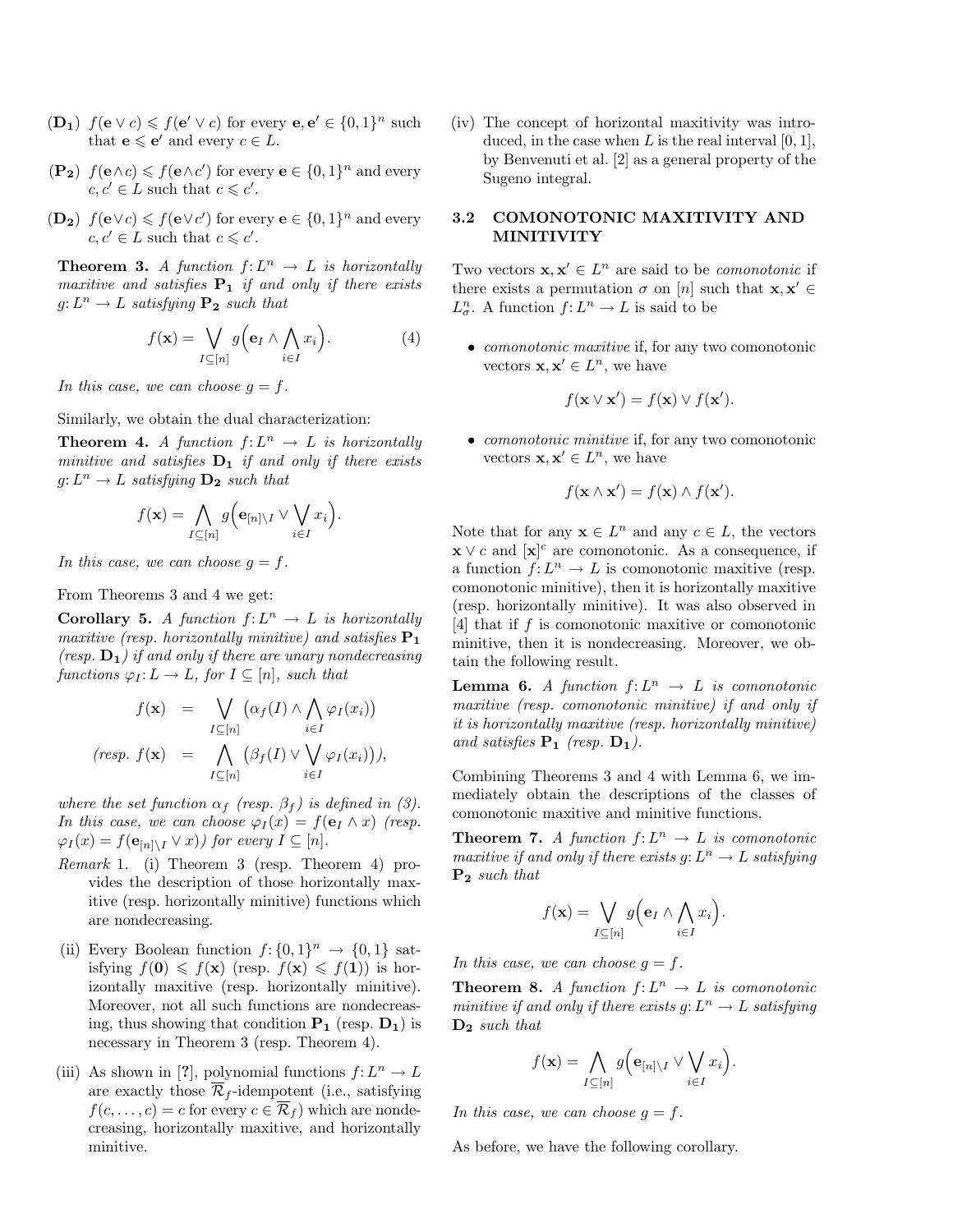**Corollary 9.** A function  $f: L^n \to L$  is comonotonic maxitive (resp. comonotonic minitive) if and only if there are unary nondecreasing functions  $\varphi_I: L \to L$ , for  $I \subseteq [n]$ , such that

$$
f(\mathbf{x}) = \bigvee_{I \subseteq [n]} (\alpha_f(I) \wedge \bigwedge_{i \in I} \varphi_I(x_i))
$$
  
(resp.  $f(\mathbf{x}) = \bigwedge_{I \subseteq [n]} (\beta_f(I) \vee \bigvee_{i \in I} \varphi_I(x_i))),$ 

where the set function  $\alpha_f$  (resp.  $\beta_f$ ) is defined in (3). In this case, we can choose  $\varphi_I(x) = f(\mathbf{e}_I \wedge x)$  (resp.  $\varphi_I(x) = f(\mathbf{e}_{[n] \setminus I} \vee x)$  for every  $I \subseteq [n]$ .

- Remark 2. (i) An alternative description of comonotonic maxitive (resp. comonotonic minitive) functions was obtained in Grabisch et al. [8, §2.5] in the case when L is a real interval.
- (ii) It was shown in [4] that polynomial functions  $f: L^n \rightarrow L$  are exactly those  $\overline{\mathcal{R}}_f$ -idempotent functions which are comonotonic maxitive and comonotonic minitive.
- (ii) Comonotonic minitivity and maxitivity were introduced in the context of Sugeno integrals in de Campos et al. [5].

## 4 QUASI-POLYNOMIAL FUNCTIONS

Motivated by the results of Section 3 concerning horizontal maxitivity and comonotonic maxitivity, as well as their dual counterparts, we now study combinations of these properties. This will lead to a relaxation of the notion of polynomial function, which we will refer to as quasi-polynomial function. Accordingly, we introduce weaker variants of well-established properties, such as homogeneity and median decomposability, which are then used to provide further axiomatizations of the class of quasi-polynomial functions.

#### 4.1 MOTIVATION AND DEFINITION

Combinations of those properties studied in Section 3 are considered in the following result.

**Theorem 10.** Let  $f: L^n \to L$  be a function. The following assertions are equivalent:

- $(i)$  f is horizontally maxitive, horizontally minitive, and satisfies  $P_1$  or  $D_1$ .
- (ii) f is comonotonic maxitive and minitive.
- (iii) f is horizontally maxitive and comon. minitive.
- $(iv)$   $f$  is comon. maxitive and horizontally minitive.

(v) There exist a polynomial function  $p: L^n \to L$  and a nondecreasing function  $\varphi: L \to L$  such that

$$
f(x_1,\ldots,x_n)=p(\varphi(x_1),\ldots,\varphi(x_n)).
$$

If these conditions hold then we can choose for p the unique polynomial function  $p_f$  extending  $f|_{\{0,1\}^n}$  and for  $\varphi$  the diagonal section  $\delta_f$  of f.

Theorem 10 motivates the following definition.

**Definition 11.** We say that a function  $f: L^n \to L$ is a quasi-polynomial function (resp. a discrete quasi-Sugeno integral, a quasi-term function) if there exist a polynomial function (resp. a discrete Sugeno integral, a term function)  $p: L^n \to L$  and a nondecreasing function  $\varphi: L \to L$  such that  $f = p \circ \varphi$ , that is,

$$
f(x_1,\ldots,x_n)=p(\varphi(x_1),\ldots,\varphi(x_n)).\qquad(5)
$$

- Remark 3. (i) Note that each quasi-polynomial function  $f: L^n \to L$  can be represented as a combination of constants and a nondecreasing unary function  $\varphi$  (applied to the projections  $\mathbf{x} \mapsto x_i$ ) using the lattice operations ∨ and ∧.
- (ii) In the setting of decision-making under uncertainty, the nondecreasing function  $\varphi$  in (5) can be thought of as a utility function and the corresponding quasi-polynomial function as a (qualitative) global preference functional; see for instance Dubois et al. [6].

Note that the functions p and  $\varphi$  in (5) are not necessarily unique. For instance, if f is a constant  $c \in L$ , then we could choose  $p \equiv c$  and  $\varphi$  arbitrarily, or p idempotent and  $\varphi \equiv c$ . We now describe all possible choices for p and  $\varphi$ . For any integers  $m, n \geq 1$ , any vector  $\mathbf{x} \in L^m$ , and any function  $f: L^n \to L$ , we define  $\langle \mathbf{x} \rangle_f \in L^m$  as the *m*-tuple

$$
\langle \mathbf{x} \rangle_f = \text{median}(f(\mathbf{0}), \mathbf{x}, f(\mathbf{1})),
$$

where the median is taken componentwise.

**Proposition 12.** Let  $f: L^n \rightarrow L$  be a quasipolynomial function and let  $p_f: L^n \to L$  be the unique polynomial function extending  $f|_{\{0,1\}^n}$ . We have

$$
\{(p,\varphi)\colon f=p\circ\varphi\}=\{(p,\varphi)\colon p_f=\langle p\rangle_f \text{ and } \delta_f=\langle \varphi\rangle_p\},\
$$

where  $p$  and  $\varphi$  stand for polynomial and unary nondecreasing functions, respectively. In particular, we have  $f = p_f \circ \delta_f$ .

It was shown in Marichal [10] that every polynomial function  $p: L^n \to L$  can be represented as  $\langle q \rangle_p$  for some discrete Sugeno integral  $q: L^n \to L$ . Combining this with Proposition 12, we obtain the next result.

Corollary 13. The class of quasi-polynomial functions is exactly the class of discrete quasi-Sugeno integrals.